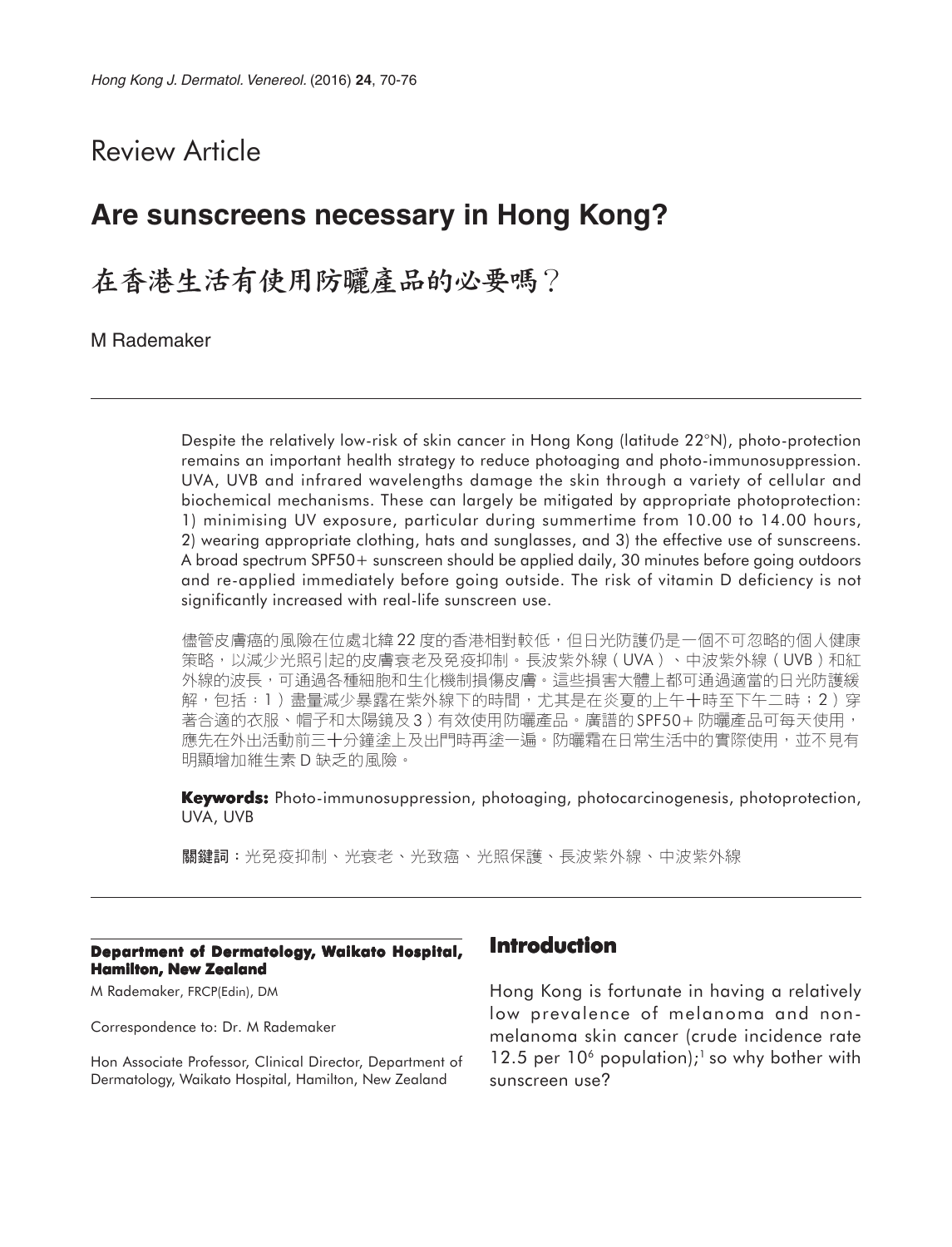Although sunlight is essential for healthy living, in excess it has significant adverse effects. The acute reactions to sunlight include sunburn (erythema), phototoxicity (e.g. to plants or medications),2 a variety of photodermatoses (e.g. polymorphic light eruption),<sup>3</sup> and sunlight can aggravate a number of common skin disorders such as rosacea and melasma. However, of greater concern to dermatologists are the effects of chronic ultraviolet (UV) exposure, namely photoaging, photoimmunosuppression and photo-carcinogenesis.

It takes 8 minutes for sunlight to travel 150 million km from the sun to earth, bringing with it 174 petawatts of energy ( $174 \times 10^{15}$  watts). The amount of radiation reaching ground level is greatest during summer daylight hours, especially between 10 am and 2 pm (solar zenith), when the rays are most perpendicular to the ground. Other factors that influence this are altitude (4% more UV for every 300 m elevation), latitude (3% more per degree of latitude – Hong Kong's latitude is 22° N), the amount of reflection (e.g. sand reflects 15-30% of UV, whilst snow reflects 90%), clouds, and pollution. Shade can reduce UV radiation by 50-95%.

### **Ultraviolet radiation (UVR) and Infrared (IR) Infrared (IR)**

In the UV range of solar radiation, the shorter UVC wavelengths (100-280 mm), are theoretically the most dangerous, as they are highly mutagenic to skin cells, but they do not penetrate past the epidermis. In practice, however, all UVC is filtered by the ozone layer in the stratosphere.

UVB (280-320 nm) makes up less than 10% of total UVR (and only 0.5% of total energy from the sun), but is responsible for a number of significant biological processes including sunburn, sun tanning, vitamin D3 synthesis, immunosuppression and carcinogenesis. UVB is absorbed by various chromophores in the epidermis, including melanin, cellular DNA, vitamin D, and a variety of proteins,

lipids and amino acids.4 UVB is mutagenic, both through direct damage to DNA and indirectly by disrupting DNA repair mechanisms.

Longer wavelength UVA is divided into shorter UVA2 (320-340 nm) and longer UVA1 (340-400 nm). UVA intensity is largely independent of time of day or year and can penetrate through clouds and window glass. Although UVA1 causes less immediate inflammation (sunburn), it penetrates more deeply into the dermis, impairs the normal functioning of immune cells, and affects blood vessels and collagen fibers. UVA1 can also indirectly damage cellular DNA through generation of highly reactive oxygen species (ROS), including superoxide anion, hydrogen peroxide, and singlet oxygen. These ROS activate cytokine and growth factor receptors, which in turn induce transcription factor activator protein 1 (AP-1) and NF-kB. These regulate the expression of pro-inflammatory cytokines, such as interleukin (IL)-1b, TNF-α, IL-6, and IL-8.5,6

In addition to the damaging effects of UV, we now recognise that the infrared spectrum (700 nm-1 mm), which accounts for 50% of the sun's energy, can also damage skin by stimulating the formation of reactive oxygen species (ROS), as well as causing mutations in mitochondrial DNA (mtDNA).

### **The chronic effects of UVR**

Photoaging is sun-induced, premature aging of the skin that is superimposed on the normal chronologic aging process. It is influenced by skin type, ethnicity,7-9 geography, occupation and lifestyle.10-11 Photoaging can be characterised on a scale from minimal to severe.10-12 It manifests as wrinkles, lentigines, telangiectasia, coarse texture, loss of translucency, sallow colour, laxity, and decreased elasticity of the skin. More severe photoaging causes deep furrows, leathery appearance, severe atrophy, open comedones, elastosis, and actinic purpura.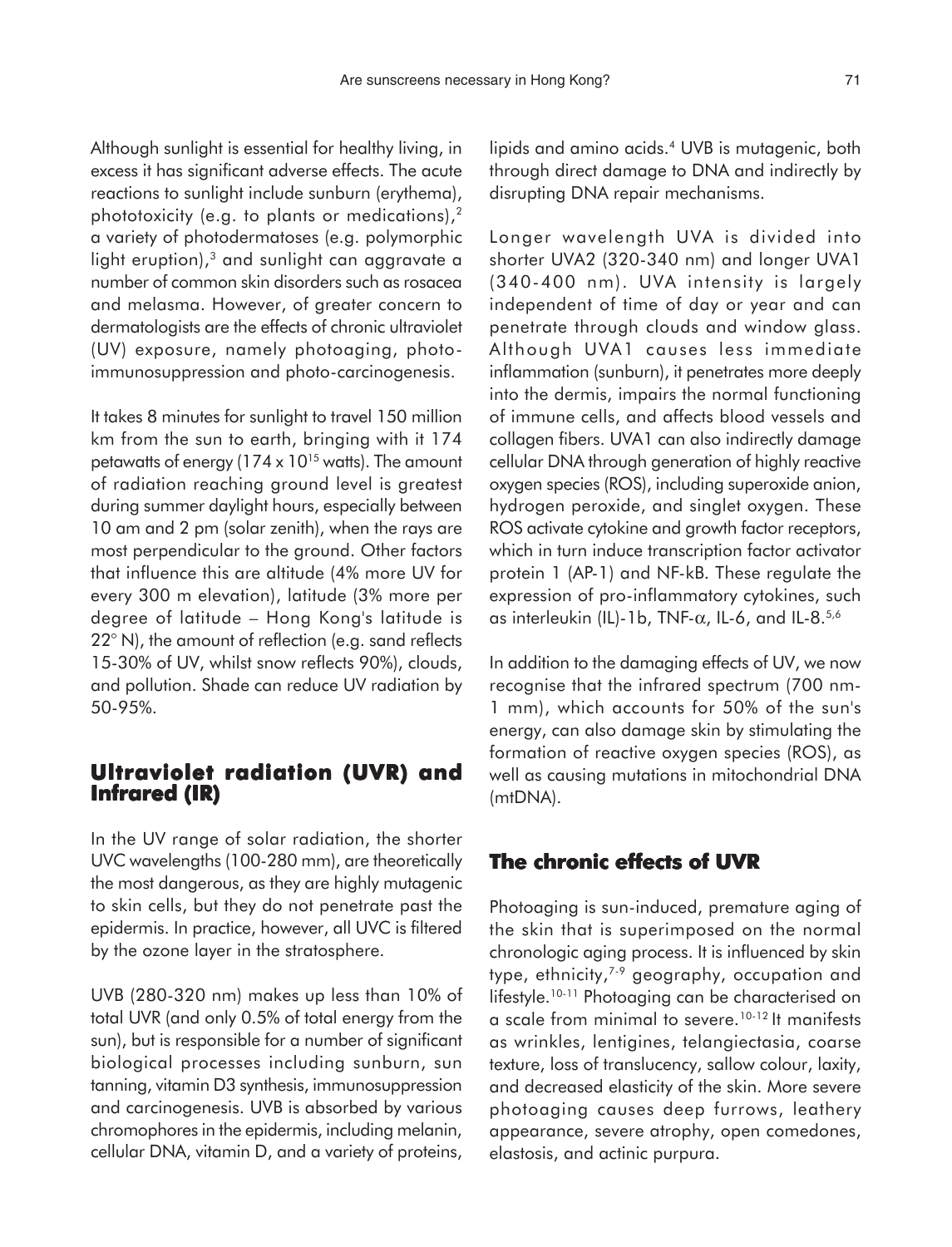Photoaging occurs earlier, and is more obvious, in populations with fair skin (e.g. Fitzpatrick skin phototype I-II versus IV-V). A recent study has shown the onset of wrinkles in French women occurs 10 years before that in Chinese women.<sup>9</sup> The features of photoaging can be diminished by rigorous sun-protection practices. Asian women that fastidiously avoid exposing their face to the sun, by wearing large brimmed hats, carrying parasols, and avoiding the beach or other outdoor activities, have significantly less photoaging.<sup>11,12</sup>

Both the innate and the adaptive immune systems can be affected by UVR. UV radiation alters the skin 'biome', as well as affecting keratinocytes, Langerhan cells, T cells, macrophages, granulocytes, and mast cells. Some of these effects are, however, beneficial; for example, phototherapy is used to treat psoriasis and atopic eczema. This works by triggering apoptosis of skininfiltrating, pro-inflammatory cells and promoting immune regulation by reducing CD4+ and CD8+ T cells and increasing  $FOXP3+T_{reg}$  cells.<sup>13,14</sup>

The most serious consequence of chronic UVR is skin cancer. The first stage of photocarcinogenesis is initiation, through formation of cyclobutane pyrimidine dimers. This is followed by promotion and then progression, often due to loss of DNA repair, and further genetic instability. Eventually this leads to metastasis and death.

## **Photoprotection**

Most of the adverse effects of sunlight can be avoided by effective photoprotection.<sup>12</sup> There are three basic steps in sun protection: first is behaviour; minimise the time spent in the sun, particularly during peak UV times (10 am-2 pm, depending on season and location). Strategies should include scheduling school sports in the early morning or late afternoon, seeking shade under trees, in the lee of buildings or under parasols, or simply by turning your back to the sun.

Clothing is the next step in sun protection: wear long sleeve shirts and trousers/skirts made of materials/fabrics with high ultraviolet protection factor (UPF). In general, thicker, heavier fabrics that are more tightly woven have higher UPFs. Polyester is generally more protective, followed by wool, nylon, and silk. Cotton and linen have lower UPFs. Darker coloured fabrics often have higher UPF than lighter fabrics. Wear widebrimmed hats and sunglasses.

The third step is sunscreens. From the development of the first commercial sunscreens (benzyl salicylate/benzyl cinnamate) in the 1920s, there are now over 50 chemicals and plant extracts, which have useful sun protective properties. Sunscreens work by either blocking or absorbing UV energy. Previous descriptors of sunscreens include physical/inorganic or chemical/organic sunscreens, but these terms are not entirely accurate; it is more appropriate to use the terms soluble and insoluble.<sup>15</sup>

## **Sunscreens (see Table 1) able 1)**

Insoluble filters, such as titanium dioxide and zinc oxide, work by scattering and reflecting UVR through the formation of an opaque barrier on the skin. Compared to soluble filters, the physical blockers are more photostable, have lower allergenicity, and provide broad UVA and UVB protection.15 Titanium dioxide is slightly better at blocking UVB, whilst zinc provides more UVA protection; both block some visible light, making them helpful for photosensitivity dermatoses. The cosmetic acceptability of titanium and zinc can be improved by reducing the particle size to 10-50 nm (micronised form), making them more transparent. Below 10 nm (nanoparticle form), these filters start to absorb UV energy, with consequent induction of reactive oxygen species, and risk of indirect DNA damage. This can, however, be mitigated by coating the nanoparticles with aluminum oxide  $(Al_2O_3)$  or silicon dioxide  $(SiO<sub>2</sub>)$ .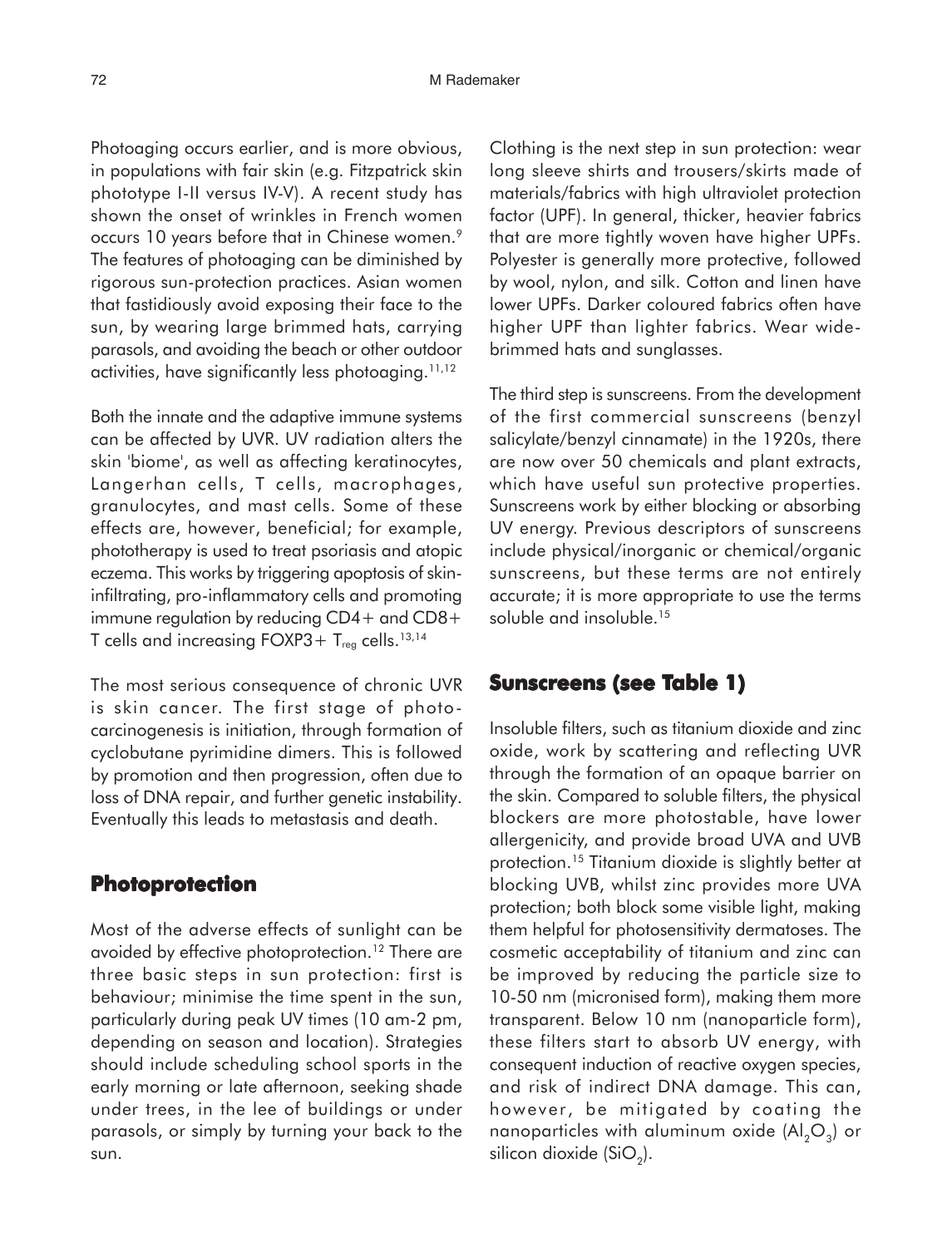Soluble (organic) filters work by absorbing UVR, converting the energy to heat. Nearly, all organic UV sunscreens absorbers have aromatic moieties. Para-aminobenzoic acid (PABA) is the most potent UVB filter and binds well to keratinocytes, which allows it to withstand prolonged water immersion and perspiration. However, it stains skin and concerns over contact allergy saw PABA largely replaced by Padimate-O (which is now rarely used) and various cinnamates. Unfortunately these are significantly less effective, so modern sunscreens combine soluble and insoluble filters to provide broad-spectrum cover. In addition, the soluble sunscreens may be degraded by exposure to sunlight requiring manufacturers to add stabilisers. For example, avobenzone, a UVA1 filter, is often combined with the UVB filters octocrylene, homosalate and octisalate.

Sun protection factor (SPF) is the widely accepted standard for quantifying the UVR protection of sunscreens. This is calculated by dividing the dose of UVR required to produce erythema on sunscreen-protected skin, after application of

| <b>Filter name</b>                                | <b>Type</b> | <b>Peak absorption (nm)</b> | <b>UV spectrum</b>           |
|---------------------------------------------------|-------------|-----------------------------|------------------------------|
| Aminobenzoates                                    | Organic     |                             | <b>UVB</b>                   |
| PABA (para-aminobenzoic acid)                     |             | 283                         |                              |
| Padimate-O (octyl dimethyl PABA)                  |             | 311                         |                              |
| Anthralates                                       | Organic     |                             | UVA <sub>2</sub>             |
| Meradimate (menthyl anthranilate)                 |             | 336                         |                              |
| Benzophenones                                     | Organic     |                             | UVB, UVA2                    |
| Oxybenzone (benzophenone-3)                       |             | 290, 325                    |                              |
| Sulisobenzone (benzophenone-4)                    |             | 366                         |                              |
| Dioxybenzone (benzophenone-8)                     |             | 352                         |                              |
| Camphors                                          | Organic     |                             | UVB, UVA                     |
| Ecamsule (terephthalylidene dicamphor             |             | 345                         |                              |
| sulfonic acid, Mexoryl SX)                        |             |                             |                              |
| Cinnamates                                        | Organic     |                             | <b>UVB</b>                   |
| Cinoxate (2-ethoxyethyl p-methoxycinnamate)       |             | 290                         |                              |
| Octinoxate (octyl methoxycinnamate)               |             | 311                         |                              |
| Dibenzoylmethanes                                 | Organic     |                             | UVA1                         |
| Avobenzone (butyl methoxydibenzoylmethane,        |             | 360                         |                              |
| Parsol 1789)                                      |             |                             |                              |
| Ensulizole (phenylbenzimidazole sulfonic acid)    | Organic     | 310                         | <b>UVB</b>                   |
| Octocrylene                                       | Organic     | 303                         | UVB, UVA2                    |
| Salicylates                                       | Organic     |                             | <b>UVB</b>                   |
| Octisalate (octyl salicylate)                     |             | 307                         |                              |
| Homosalate (homomenthyl salicylate)               |             | 306                         |                              |
| Trolamine salicylate (triethanolamine salicylate) |             | 260-355                     |                              |
| Titanium dioxide                                  | Inorganic   | 400 - varies                | UVB, UVA2, visible           |
| Zinc oxide                                        | Inorganic   | 400 - varies                | UVB, UVA1, visible           |
| Iron oxide                                        | Inorganic   | Varies                      | UVB, UVA1, visible, infrared |

**Table 1.** Commonly used organic and inorganic sunscreen filters (list not inclusive)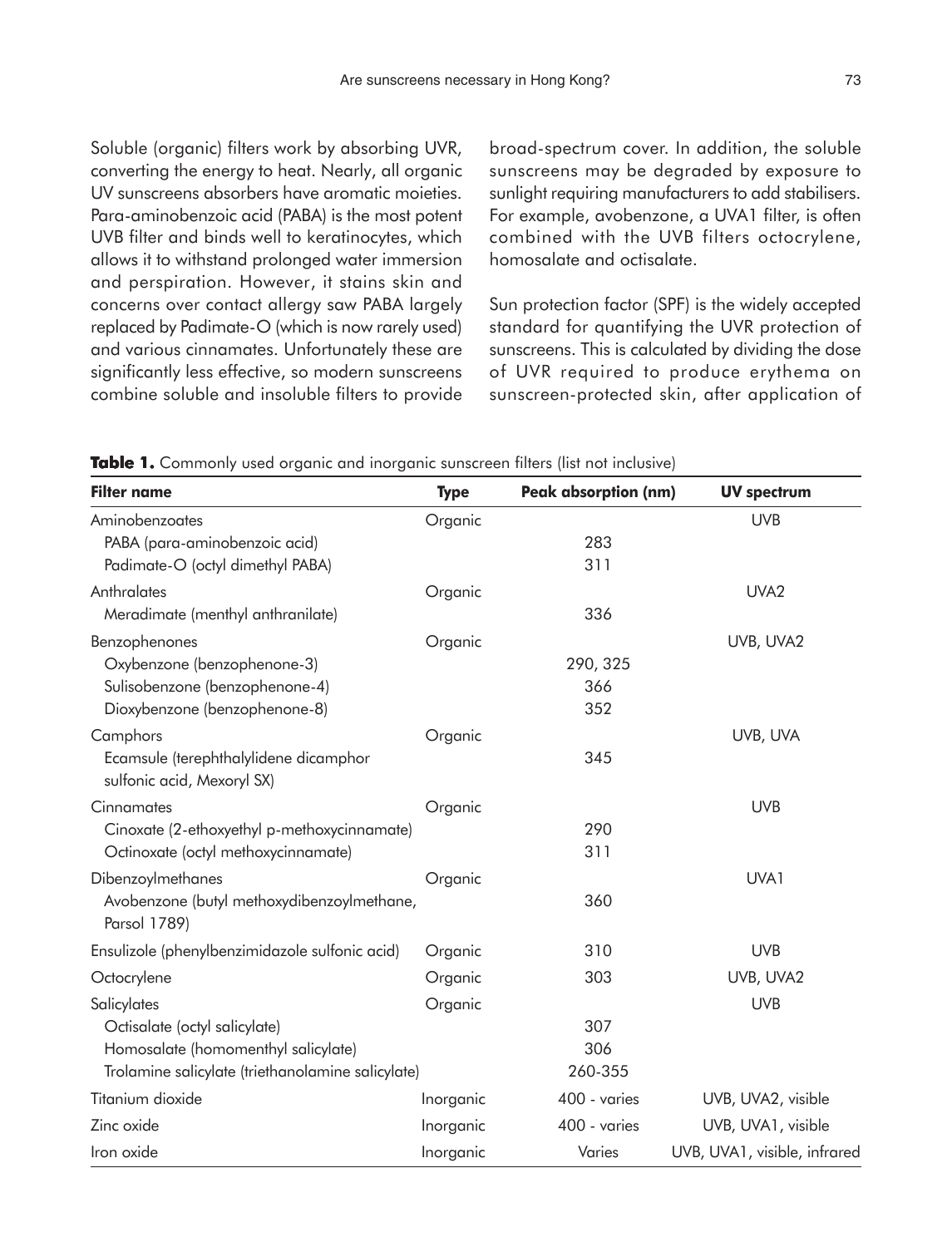#### 74 M Rademaker

2 mg/cm<sup>2</sup>, compared to without sunscreen; as a guide a SPF-15 sunscreens will absorb 93.3% of UVR, SPF-30 96.7%, and SPF-60 98.3%. Unfortunately most people only apply  $0.5-1.0$  mg/cm<sup>2</sup>, so the effective SPF is often between a quarter and a half of the stated value.

Whilst SPF is mostly a measure of UVB protection (80-90%), it does include a component of UVA protection (10-20%). The Federal Drug Administration (FDA) of the United States specifies that any broad-spectrum sunscreen must have a critical wavelength of >370 nm. The critical wavelength is the wavelength below which 90% of the total area under the absorbance curve resides. Other regulators use persistent pigment darkening, an *in vivo* test, to asses UVA Protection Factor (UVA-PF).<sup>16</sup> A further innovative method of determining the effectiveness of sunscreens is the immune protection factor (IPF).<sup>17</sup> This measures the UVR-induced suppression of either the induction, or elicitation, of a delayed-type hypersensitivity response.

In addition to the SPF, substantivity is important to consider. This is the measure of the adherent qualities of the sunscreen, and its resistance to water and sweat. Substantivity is largely determined by the vehicle, whether an oil, lotion, cream, gel, stick, spray, or ointment. The better the substantivity, the more effective the sunscreen. The older term 'waterproof' has now been discontinued in favour of water resistance (which is annotated with a length of time), e.g. water resistant (40 minutes). Sunscreen efficacy may be less in seawater or in hot water (they are not routinely tested in these circumstances).

#### **How to use sunscreens**

The World Health Organisation (WHO) recommends that sunscreen should be applied (at 2 mg/cm2) 20 minutes before sun exposure, and reapplied every two hours, after swimming or bathing. This ideal is rarely achieved. Most reallife studies show that half of patients wait until they have been in the sun for some time, then only apply 20-50% of the recommended amount, and usually miss large areas of sun exposed skin (particularly on the back).18

To maximise sunscreen efficiency, use a 500-ml pump dispenser of an SPF 50+ broad-spectrum sunscreen. Apply it first thing in the morning (to face, neck and backs of hands), instead of daily moisturiser or after-shave. Reapply the sunscreen to all sun-exposed skin as you go outdoors. For hairy areas (including a thinning scalp) consider a spray formulation (this needs to be rubbed in). Modern high protection sunscreens will block UVB for most of the day, but UVA coverage starts to fall off after a few hours, therefore reapply at midday and 2 pm. Do not forget to use a lip sunscreen, which should be reapplied more frequently than is required on other sites.

The prevention of photoaging and photocarcinogensis should start from birth. Almost half of a person's lifetime sun exposure occurs before the age of 20, when skin is most prone to sun damage.19 A recent Japanese study has calculated that, to maintain healthy skin until 80 years, children should only receive 2.54 minutes of daily summer sun to unprotected facial skin (or 127 minutes when wearing a SPF-50 sunscreen).<sup>20</sup> For these reasons, both the American Academy of Dermatology (AAD) and the American Academy of Pediatrics (AAP)<sup>21</sup> recommend the use of sunscreen for infants of all ages, including those younger than 6 months. They also emphasise sun avoidance and wearing protective clothing. When choosing a sunscreen for infants and toddlers, consider micronised insoluble sunscreens, as these have a lower potential for skin and eye irritation.

### **Sunscreen controversies**

It is important to acknowledge that there are some concerns around sunscreens. First is whether sunscreen use contributes to vitamin D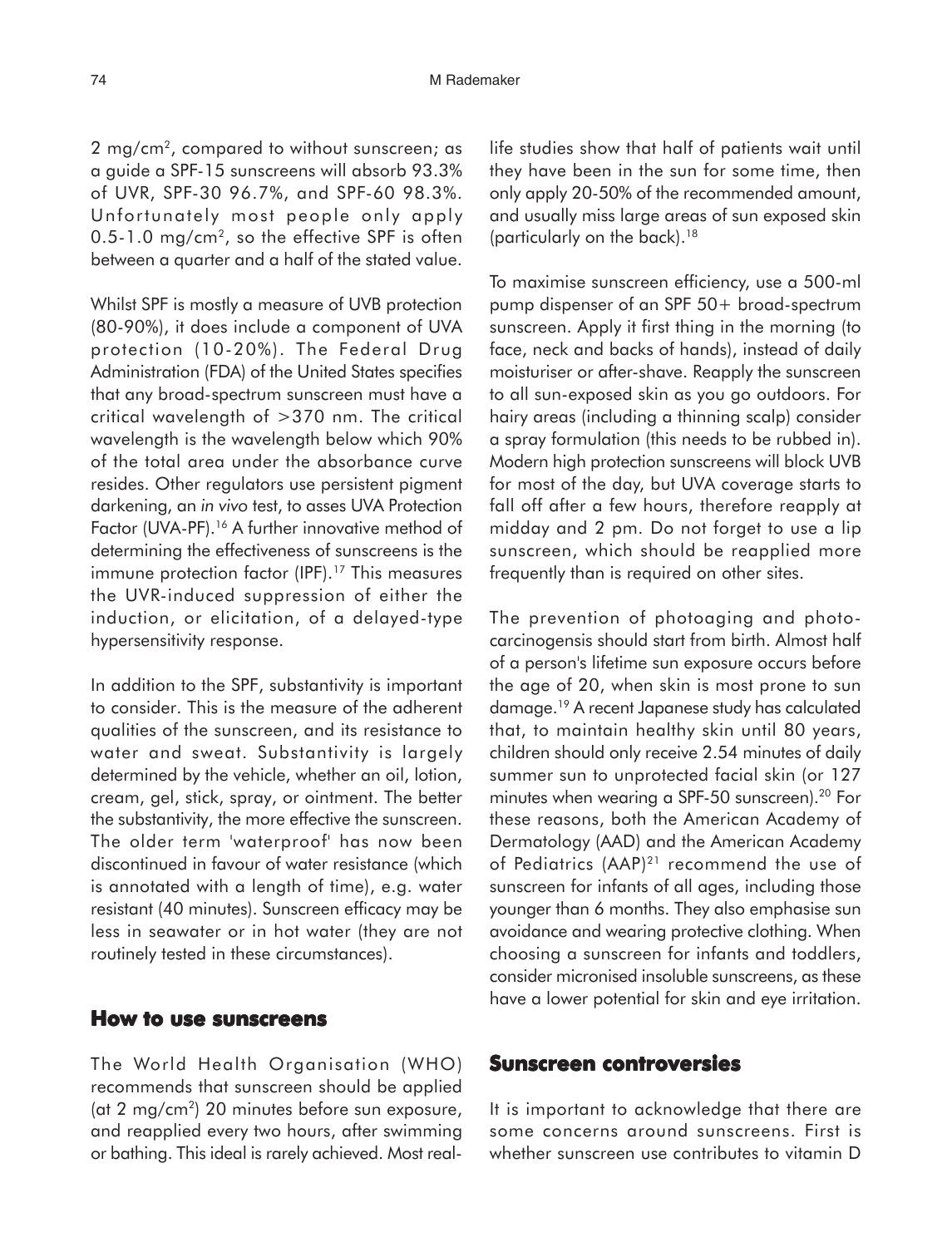insufficiency. Whilst a good UVB filter should prevent any vitamin D formation, in practice, it takes so little UVB to make vitamin D that normal usage of sunscreens does not result in vitamin D insufficiency.22,23 The exception may be in Fitzpatrick skin type IV/V individuals living at very low latitudes, or lifestyle/cultural factors (e.g. night shift workers, wearing a burka, etc.). However, vitamin D insufficiency is readily preventable by vitamin D supplementation (recommended dose of vitamin D depends upon the nature and severity of the vitamin D deficiency).

A second controversy is the potential for DNA damage from nanoparticles of titanium behaving as absorbing filters, and inducing ROS. This risk is largely mitigated by coating the nanoparticles with aluminium oxide or silicon dioxide.<sup>24</sup> A third controversy is that sunscreens actually increase the risk of skin cancers. Older studies found that patients used sunscreens (with low SPF and no UVA coverage) tended to be sun seekers that spent longer periods of time in the sun, and consequently had quite high UVR loads. Subsequent studies of high-protection, broad-spectrum sunscreens conclusively show a reduction in actinic damage, including photo-carcinogenesis and photoaging.

### **Summary**

Be wise in the sun for two reasons: 1) The International Agency for Research on Cancer (IARC), a working group of the World Health Organisation, has identified UV radiation as a Class 1 carcinogen. 2) The main contributor to extrinsic aging is sun damage (photoaging). The strategies to reduce photoaging are to minimise sun exposure, particularly from 10 am to 2 pm in the summer, wear appropriate high protection factor clothing, hats and sunglasses, and use sunscreens effectively.

### **References**

- 1. Hong Kong Cancer Registry − 2012 statistics: http:// www3.ha.org.hk/cancereg/statistics.html (accessed 2015;07:14.)
- 2. Bark KM, Sun YW, Yoon TJ, Kim TH. Phototoxicity of oriental medicinal plants: measurement and possible applications. Skinmed 2011;9:294-300.
- 3. Wong SN, Khoo LS. Analysis of photodermatoses seen in a predominantly Asian population at a photodermatology clinic in Singapore. Photodermatol Photoimmunol Photomed 2005;21:40-4.
- 4. Marrot L, Meunier JR. Skin DNA photodamage and its biological consequences. J Am Acad Dermatol 2008; 58(5 suppl 2):S139-48.
- 5. Fisher GJ, Voorhees JJ. Molecular mechanisms of photoaging and its prevention by retinoic acid: ultraviolet irradiation induces MAP kinase signal transduction cascades that induce AP-1-regulated matrix metalloproteinases that degrade human skin in vivo. J Investig Dermatol Symp Proc 1998;3:61-8.
- 6. Senftleben U, Karin M. The IKK/NF-kappaB pathway. Crit Care Med 2002;30 (Suppl 1):S18-26.
- 7. Goh SH. The treatment of visible signs of senescence: the Asian experience. Br J Dermatol 1990;122 (Suppl 35):105-9.
- 8. Shirakabe Y, Suzuki Y, Lam SM. A new paradigm for the aging Asian face. Aesthetic Plast Surg 2003;27:397- 402.
- 9. Nouveau-Richard S, Yang Z, Mac-Mary S, Li L, Bastien P, Tardy I, et al. Skin ageing: a comparison between Chinese and European populations. A pilot study. J Dermatol Sci 2005;40:187-93.
- 10. Helfrich YR, Yu L, Ofori A, Hamilton TA, Lambert J, King A, et al. Effect of smoking on aging of photoprotected skin: evidence gathered using a new photonumeric scale. Arch Dermatol 2007;143:397-402.
- 11. Chung JH, Lee SH, Youn CS, Park BJ, Kim KH, Park KC, et al. Cutaneous photodamage in Koreans: influence of sex, sun exposure, smoking, and skin color. Arch Dermatol 2001;137:1043-51.
- 12. Chung JH. Photoaging in Asians. Photodermatol Photoimmunol Photomed 2003;19:109-21.
- 13. Søyland E, Heier I, Rodrýguez-Gallego C, Mollnes TE, Johansen FE, Holven KB, et al. Sun exposure induces rapid immunological changes in skin and peripheral blood in patients with psoriasis. Br J Dermatol 2011; 164:344-55.
- 14. Ozawa M, Ferenczi K, Kikuchi T, Cardinale I, Austin LM, Coven TR, et al. 312-nanometer ultraviolet B light (narrow-band UVB) induces apoptosis of T cells within psoriatic lesions. J Exp Med 1999;189: 711-8.
- 15. Osterwalder U, Sohn M, Herzog B. Global state of